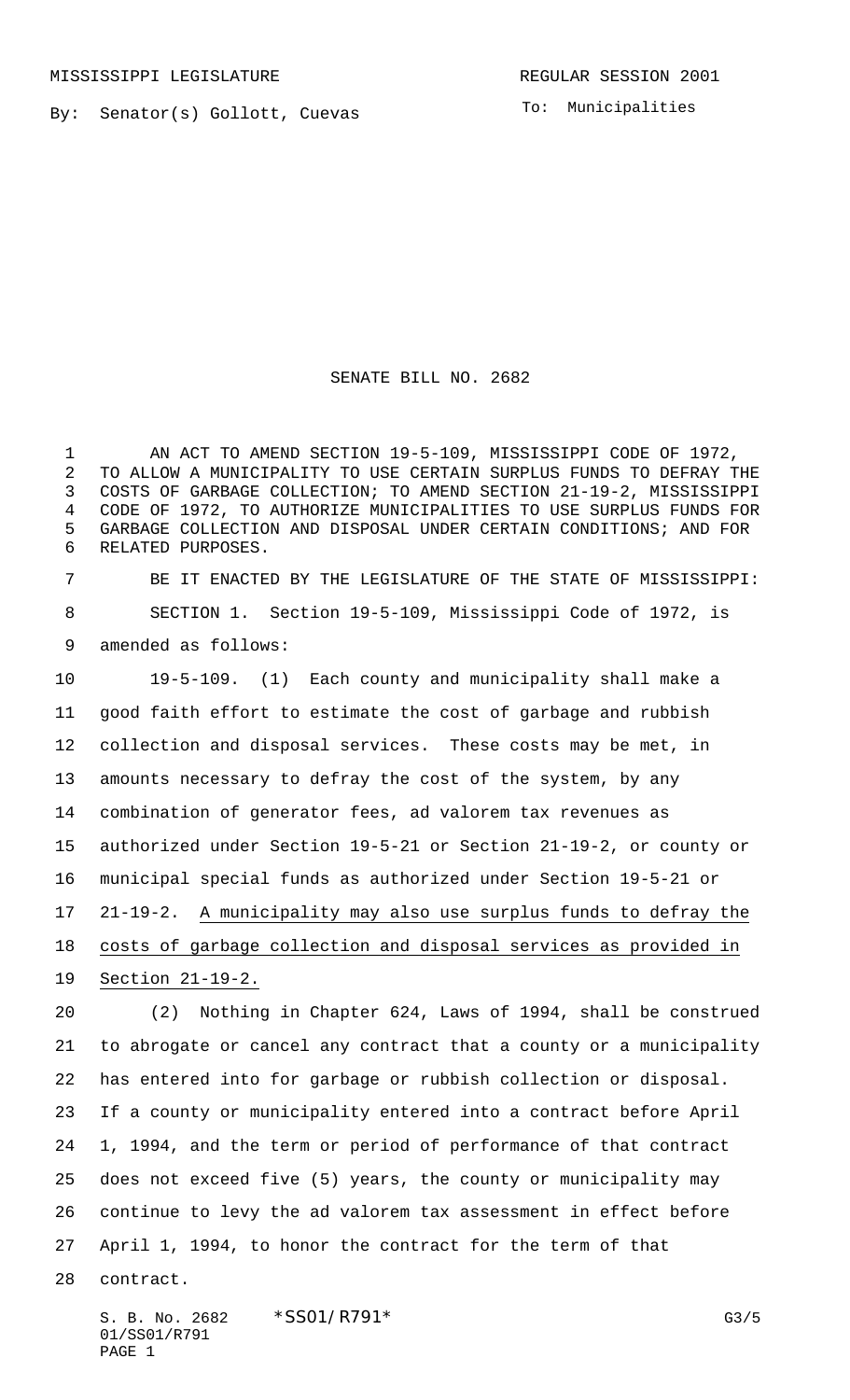SECTION 2. Section 21-19-2, Mississippi Code of 1972, is amended as follows:

 21-19-2. (1) (a) To defray the cost of establishing, operating and maintaining the system provided for in Section 21-19-1, the governing authority of a municipality may develop a system for the billing and/or collection of any fees or charges imposed on each person furnished garbage and/or rubbish collection and/or disposal service by the municipality or at the expense of the municipality. The governing authority of the municipality shall provide for the collection of the fees or charges.

 (b) The governing authority of a municipality may enter into a contract upon mutual agreement with a public or private corporation, nonprofit corporation, planning and development district or a public agency, association, utility or utility district within the area receiving garbage and/or rubbish collection and/or disposal services from the municipality for the purpose of developing, maintaining, operating and administering a system for the billing and/or collection of fees or charges imposed by the municipality for garbage and/or rubbish collection and/or disposal services. The entity with whom the governing authority of a municipality contracts shall notify the governing authority of the municipality monthly of any unpaid fees or charges assessed under this section. Any entity that contracts to provide a service to customers, within the area being served by the municipality's garbage and/or rubbish collection and/or disposal system, may provide a list of its customers to the governing authority of the municipality upon the request of the governing authority.

S. B. No. 2682 \* SS01/R791\* 01/SS01/R791 PAGE 2 (2) (a) To defray the cost of establishing and operating the system provided for in Section 21-19-1, the governing body of a municipality may levy an ad valorem tax not to exceed four (4) mills on all taxable property within the area served by the municipality's garbage and/or rubbish collection and/or disposal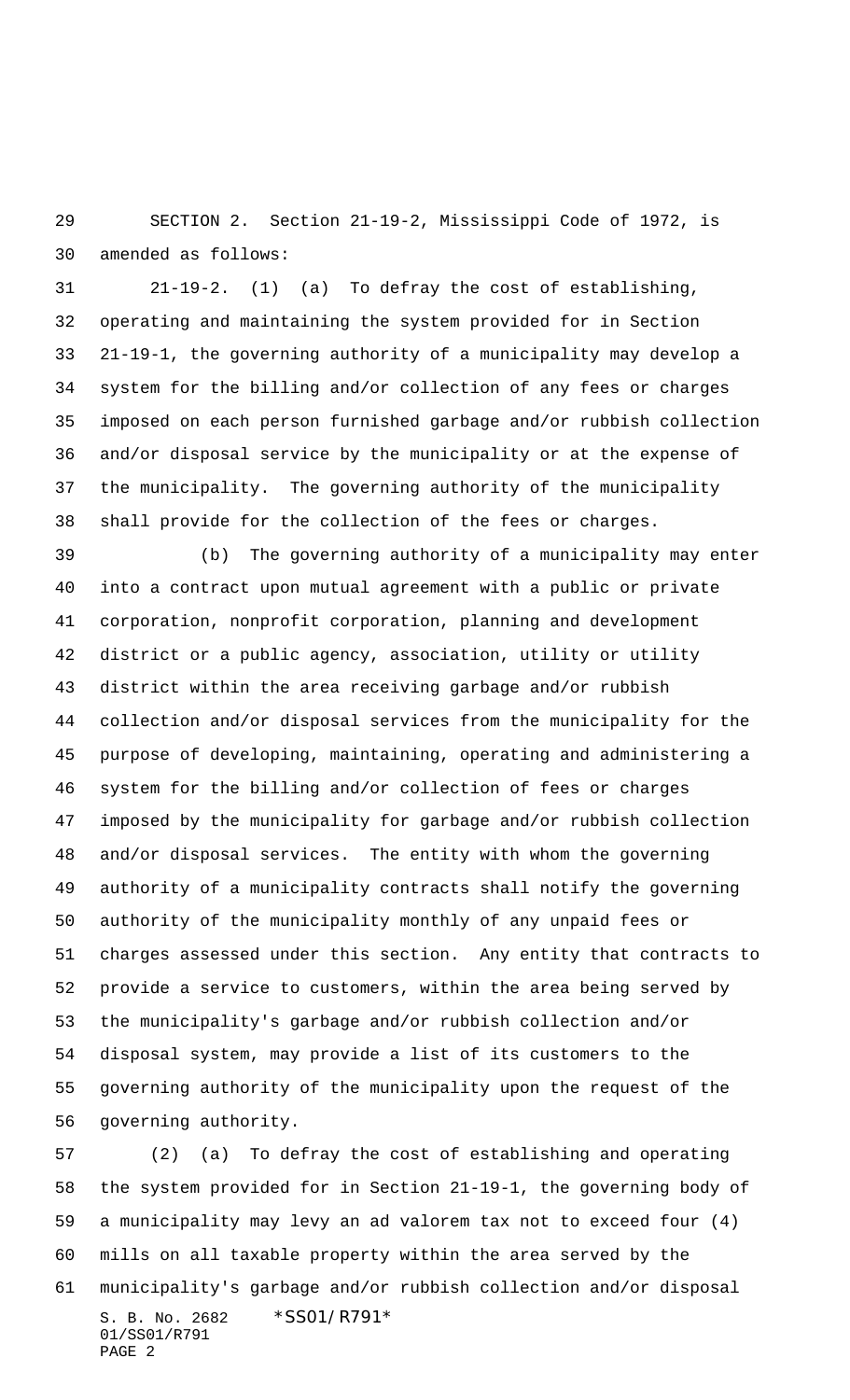system. The service area may be comprised of incorporated and/or unincorporated areas within a county; however, no property shall be subject to this levy unless that property is within an area served by a municipality's garbage and/or rubbish collection and/or disposal system. The rate of the ad valorem tax levied under this section shall be shown as a line item on the notice of ad valorem taxes on taxable property owed by the taxpayer.

 (b) In addition to or in lieu of any other method authorized to defray the cost of establishing and operating the system provided for in Section 21-19-1, the governing body of a municipality that has established a garbage and/or rubbish collection and/or disposal system may assess and collect fees or charges to defray the costs of such services. The governing authority may assess and collect the fees or charges from each single family residential generator of garbage and/or rubbish. The governing authority also may assess and collect such fees or charges from each industrial, commercial and multi-family residential generator of garbage and/or rubbish for any time period that the generator has not otherwise contracted for the collection of garbage and/or rubbish that is ultimately disposed of at a permitted or authorized nonhazardous solid waste management facility.

S. B. No. 2682 \* SS01/R791\* 01/SS01/R791 PAGE 3 (c) Before the adoption of any resolution or ordinance to increase the ad valorem tax assessment or fees or charges authorized by this section, the governing authority of a municipality shall have published a notice advertising their intent to increase the ad valorem tax assessment or fees or charges authorized by this section. The notice shall specify the purpose of the proposed increase, the proposed percentage increase and the proposed percentage increase in total revenues for garbage and/or rubbish collection and/or disposal services or shall contain a copy of any resolution by the governing authority stating their intent to increase the ad valorem tax assessment or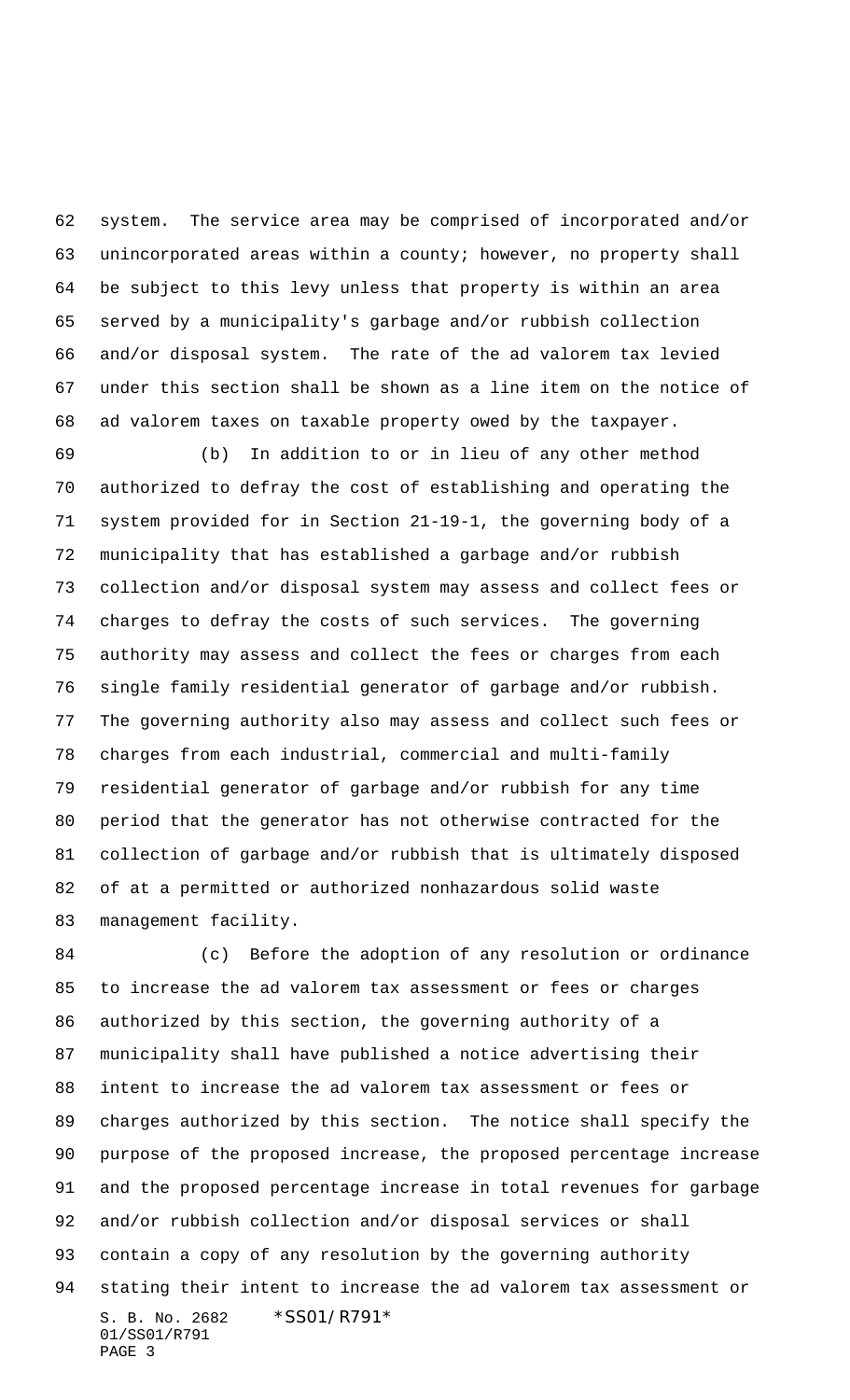fees or charges authorized by this section. The notice shall be published in a newspaper having general circulation in the municipality for no less than three (3) consecutive weeks before the adoption of the order. The notice shall be in print no less than the size of eighteen (18) point and shall be surrounded by a one-fourth (1/4) inch black border. The notice shall not be placed in the legal section notice of the newspaper. There shall be no language in the notice inferring a mandate from the Legislature.

 In addition to the requirement for publication of notice, the governing authority of a municipality shall notify each person furnished garbage and/or rubbish collection and/or disposal service of any increase in the ad valorem tax assessment or fees or charges authorized by this section. In the case of an increase of the ad valorem tax assessment, a notice shall be conspicuously placed on or attached to the first ad valorem tax bill on which the increased assessment is effective. In the case of an increase in fees or charges, a notice shall be conspicuously placed on or attached to the first bill for fees or charges on which the increased fees or charges are assessed. There shall be no language in any notice inferring a mandate from the Legislature.

 (d) The governing authority of a municipality may adopt an ordinance authorizing the granting of exemptions from the fees or charges for certain generators of garbage and/or rubbish. The ordinance shall define clearly those generators that may be exempted and shall be interpreted consistently by the governing authority when determining whether to grant or withhold requested exemptions.

 (e) The governing authority may borrow money for the purpose of defraying the expenses of the system in anticipation of:

(i) The tax levy authorized under this section;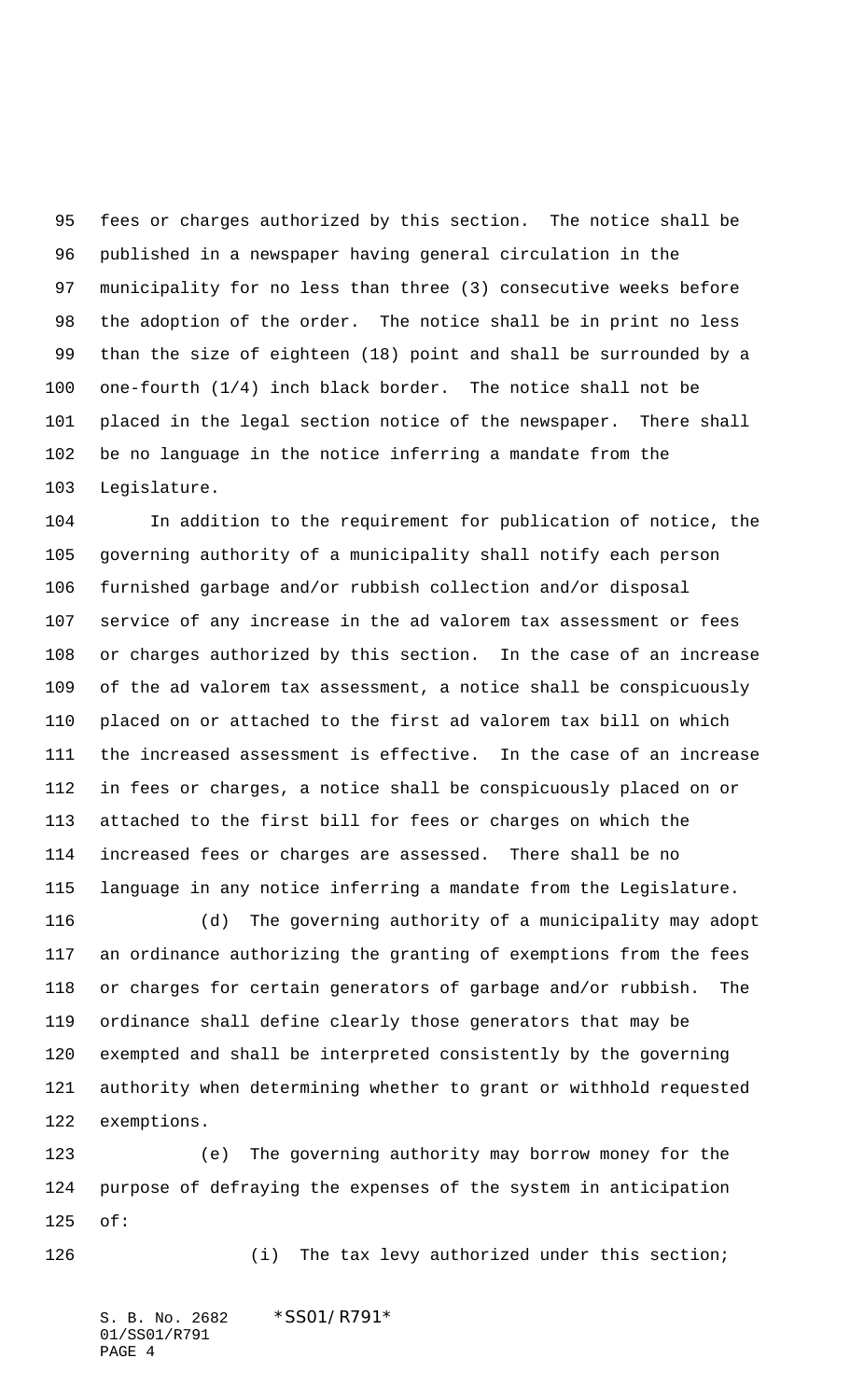127 (ii) Revenues resulting from the assessment of any fees or charges for garbage and/or rubbish collection and/or disposal; or

130 (iii) Any combination thereof.

 (f) In addition to the ad valorem taxes and fees authorized in this section, if there are surplus funds or unexpended funds in any fund and are not needed for the purposes appropriated in the municipal budget, the governing authority of a municipality, by order entered on its minutes, may transfer such funds for use to defray the cost of operating the system provided in 21-19-1.

 (3) (a) Fees or charges for garbage and/or rubbish collection and/or disposal shall be assessed jointly and severally against the generator of the garbage and/or rubbish and against the owner of the property furnished the service. However, any person who pays, as a part of a rental or lease agreement, an amount for garbage and/or rubbish collection and/or disposal services shall not be held liable upon the failure of the property owner to pay such fees.

 (b) Every generator assessed the fees or charges provided for and limited by this section and the owner of the property occupied by that generator shall be jointly and severally liable for the fees and/or charges so assessed. The fees or charges shall be a lien upon the real property offered garbage and/or rubbish collection and/or disposal service.

 At the discretion of the governing body of the municipality, fees or charges assessed for the service may be assessed annually. If fees or charges are assessed annually, the fees or charges for each calendar year shall be a lien upon the real property offered the service beginning on January 1 of the next immediately succeeding calendar year. The person or entity owing the fees or charges, upon signing a form provided by the governing authority, may pay the fees or charges in equal installments.

S. B. No. 2682 \* SS01/R791\* 01/SS01/R791 PAGE 5